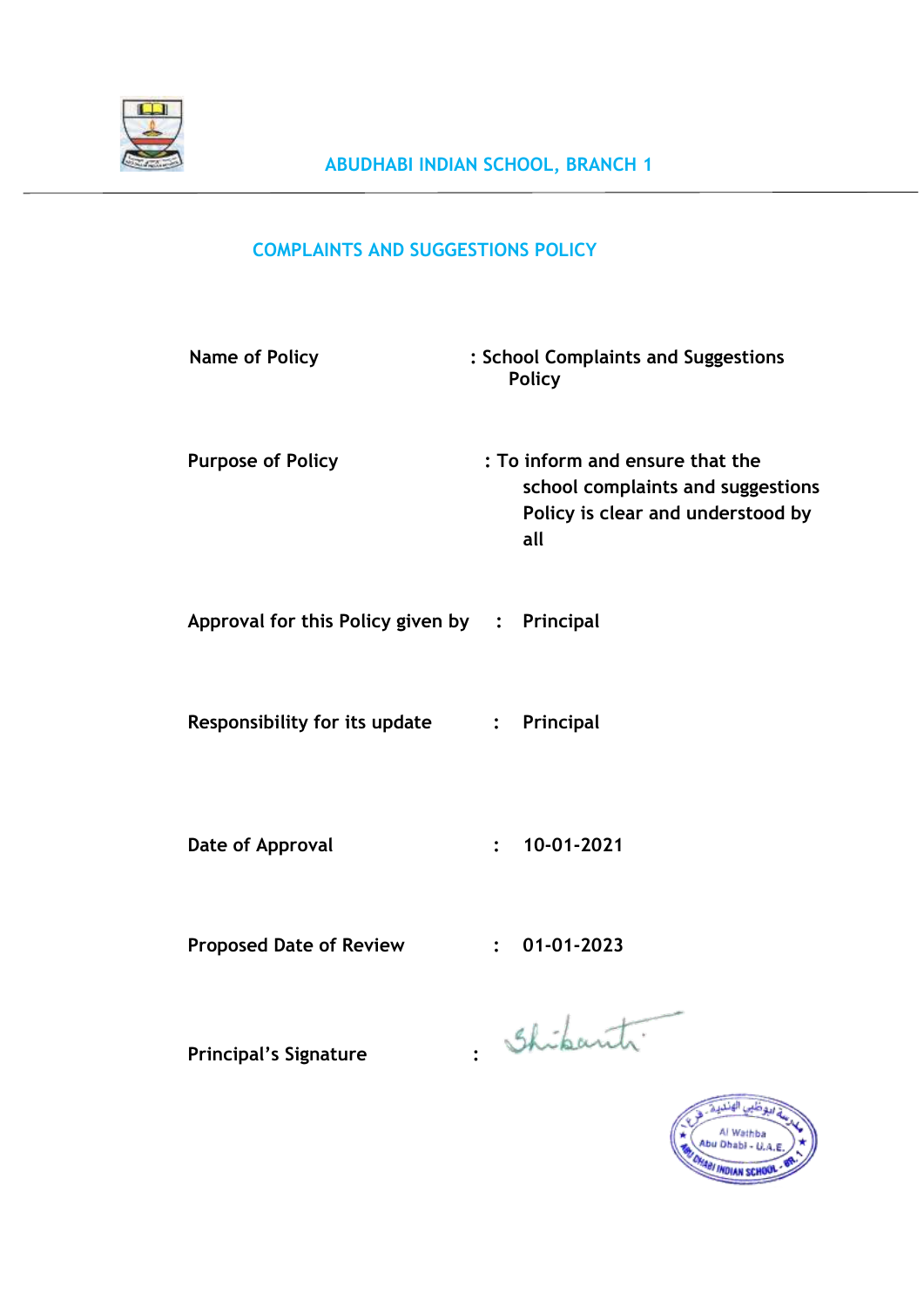

# **COMPLAINTS & SUGGESTIONS POLICY**

At Abu Dhabi Indian School, branch 1, Al Wathba, we all work very hard to build positive relationships with all parents. Our aim is to deal with issues and problems before they become a 'complaint'. However, there is a clear protocol to follow if necessary and the steps to follow and their outcome are outlined in this document.

# **OBJECTIVE**

- Encourage the resolution of concerns and complaints by formal means wherever possible
- Ensure that concerns are dealt with quickly, fully and fairly and within defined time limits where possible
- Provide effective and appropriate responses to concerns and complaints
- Maintain good working relationships between the school and all those involved

# **POLICY**

It is in everyone's best interests in our school and community to communicate well with one another and to ensure that any concerns and complaints are dealt with as quickly and appropriately as possible. In addition, concerns and complaints brought to the attention of the school can be an opportunity to inform, review and help improve school procedures.

# **KEY PEOPLE FOR COMPLAINT RESOLUTION:**

All complaints are brought to the notice of the Principal of the school. She then undertakes to resolve complaints with the key people involved with the issue highlighted. The below listed people are involved with the action on and the resolution of the complaint.

- 1. Vice Principal
- 2. Receptionist
- 3. Class Teacher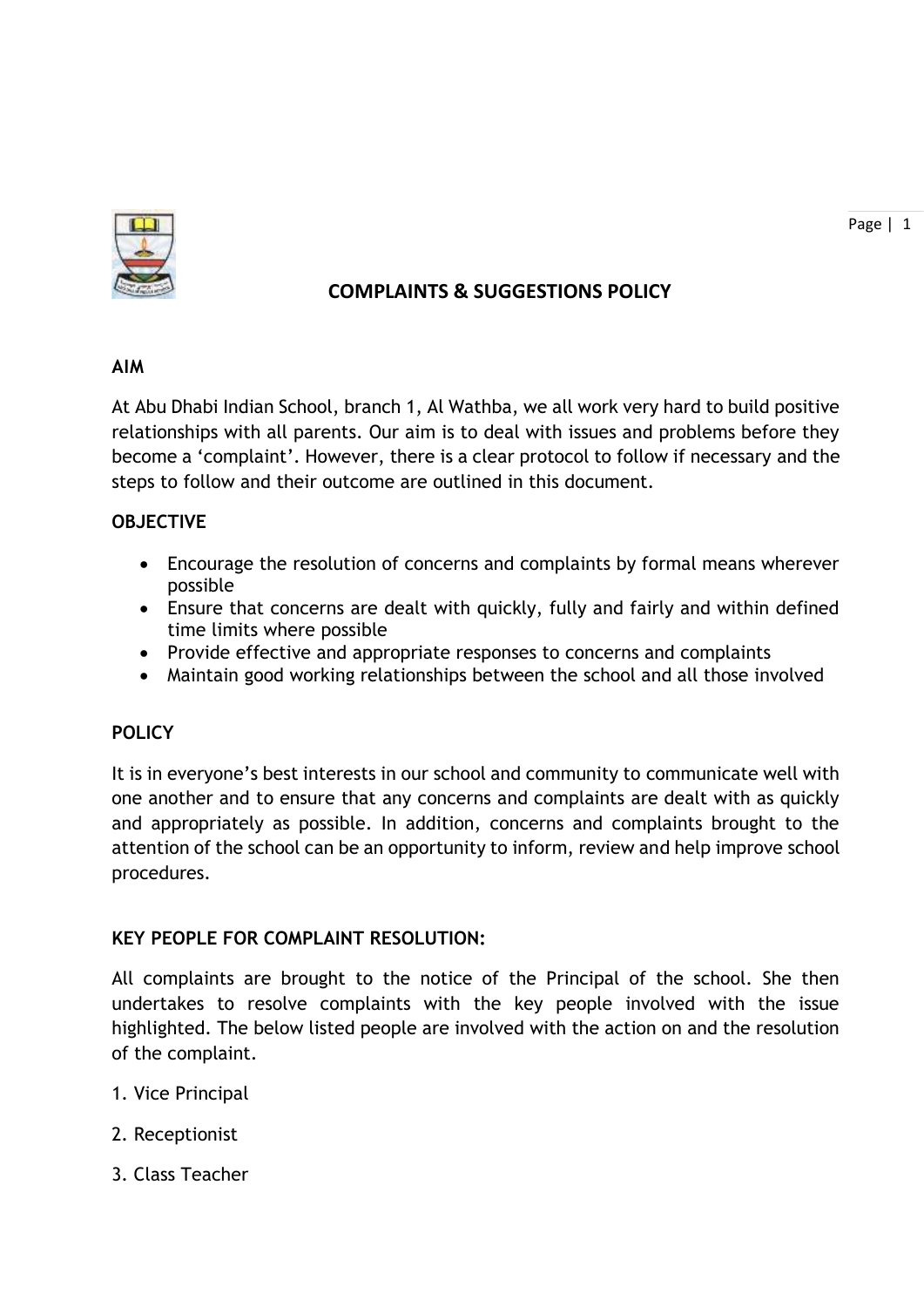- 4. Physical Education Teacher
- 5. Systems Analyst
- 6. School Counsellor / SENCo
- 7. Academic Supervisor
- 8. Admin Officer

# **PROCEDURE FOR COMPLAINT**

Parents may send complaints, if any to the following mail id;

### [info@adiswathba.com](mailto:info@adiswathba.com)

The complaint is brought the notice of the Principal and a confirmation of receipt of the complaint is sent within 24 hours. All necessary steps to investigate the complaint are undertaken and the school is committed to resolution of all complaints as soon as possible. Non-serious issues (may include diary not checked, food not eaten etc..) can be taken through telephone (These are received by the receptionist and noted in a register).

## **No anonymous complaints will be entertained.**

The school authorities provide the complainant with either:

- A written/verbal response, including reasons for the decision, or
- A written/verbal notification that their complaint has been referred to an internal or external agency.

# **COMPLAINTS MANAGEMENT PHASE**

#### **Phase I: Receiving and clarifying the complaint**

Complaints can be received thru email or telephonically. These are brought to the notice of the Principal who that activates the concerned people for the resolution of the complaint. All complaints are recorded on a register maintained by the school.

#### **Phase II: Handling the complaint**

The concerned people are notified and an investigation into the issue highlighted in the complaint is undertaken.

#### **Phase III: Making a decision about the complaint**

The matter is discussed in detail and an action plan identified, this is discussed amongst the people immediately concerned with the issue as well as the Principal and the Vice

Page | 2